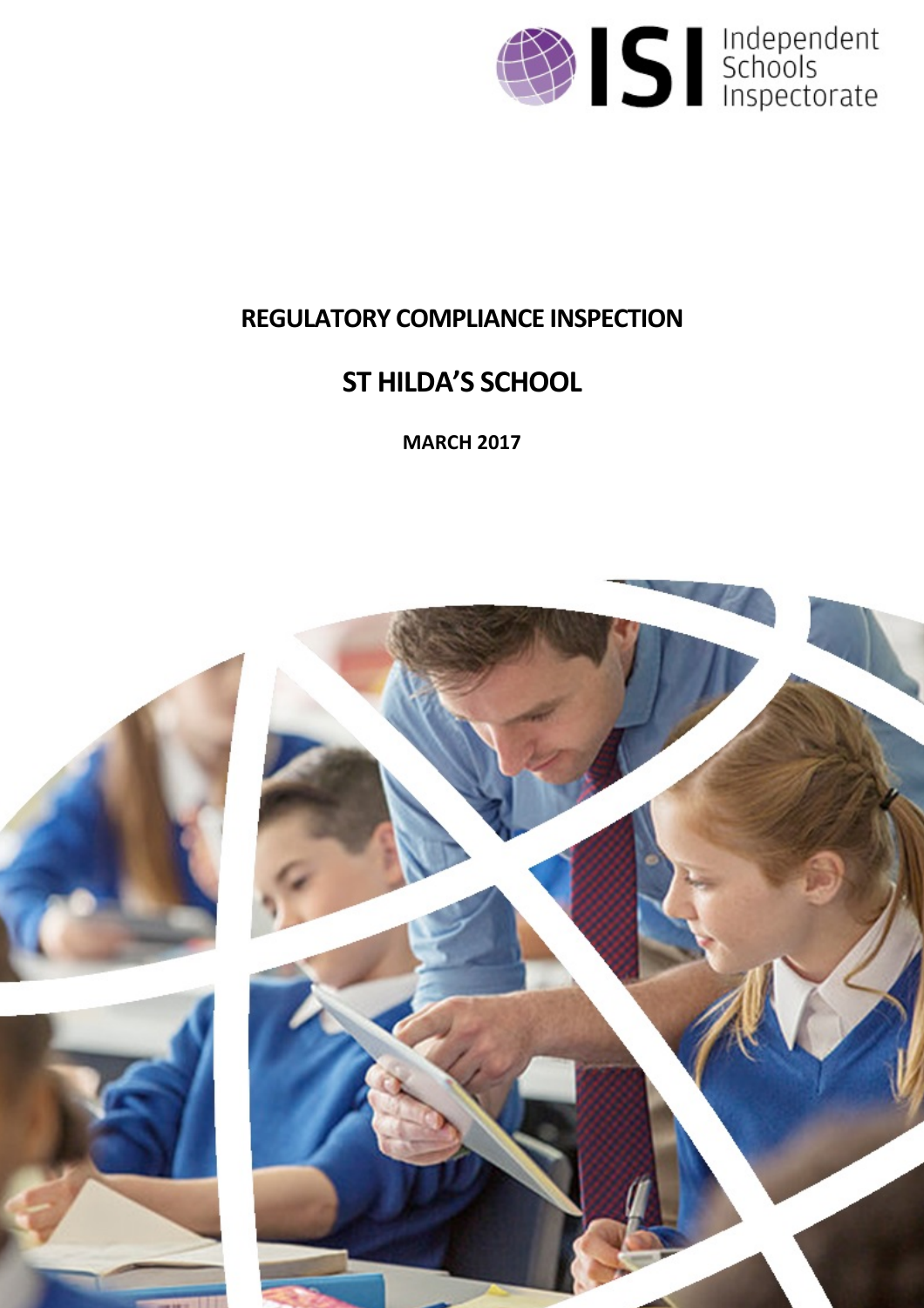### **School's details**

| <b>School</b>                            | St Hilda's School                                                                                                                                                                                                                                                                                                                    |
|------------------------------------------|--------------------------------------------------------------------------------------------------------------------------------------------------------------------------------------------------------------------------------------------------------------------------------------------------------------------------------------|
| <b>DfE Number</b>                        | 919/6080                                                                                                                                                                                                                                                                                                                             |
| <b>Registered charity number</b>         | 298140                                                                                                                                                                                                                                                                                                                               |
| <b>Address</b>                           | <b>High Street</b><br><b>Bushey</b><br>Hertfordshire<br><b>WD23 3DA</b>                                                                                                                                                                                                                                                              |
| <b>Telephone number</b>                  | 0208 9501751                                                                                                                                                                                                                                                                                                                         |
| <b>Email address</b>                     | secretary@sthildasbushey.co.uk                                                                                                                                                                                                                                                                                                       |
| <b>Headmistress</b>                      | Miss Sarah Jane Styles                                                                                                                                                                                                                                                                                                               |
| <b>Chair of governors</b>                | Mr Trevor Barton                                                                                                                                                                                                                                                                                                                     |
| Age range                                | 2 to 11                                                                                                                                                                                                                                                                                                                              |
| Number of pupils on roll                 | 177                                                                                                                                                                                                                                                                                                                                  |
| Pupils' ability                          | Nationally standardised test data provided by the<br>school indicate that the ability of the pupils is above<br>average.                                                                                                                                                                                                             |
| Pupils' needs                            | The number of pupils requiring support for special<br>educational needs and/or disabilities (SEND) is 13.<br>They require support with a range of needs. One<br>pupil has an education, health and care (EHC) plan.<br>13 pupils have English as an additional language<br>(EAL), none of whom require support for their<br>English. |
| History of the school                    | St Hilda's School was founded in 1918 and is<br>situated in the town of Bushey, Hertfordshire, in a<br>converted Victorian house set in four acres of<br>gardens. The headmistress has been in post since<br>January 2015.                                                                                                           |
| <b>Ownership and governing structure</b> | The school is part of the Aldenham Foundation,<br>which is a charity and company limited by<br>guarantee, whose board of governors oversee the<br>running of the school.                                                                                                                                                             |
| <b>School structure</b>                  | The school comprises of three departments: the<br>Bluebird Nursery, which caters for boys and girls<br>between the ages of 2 and 4 years, the lower school<br>for girls aged 4 to 7 years, and the upper school for                                                                                                                  |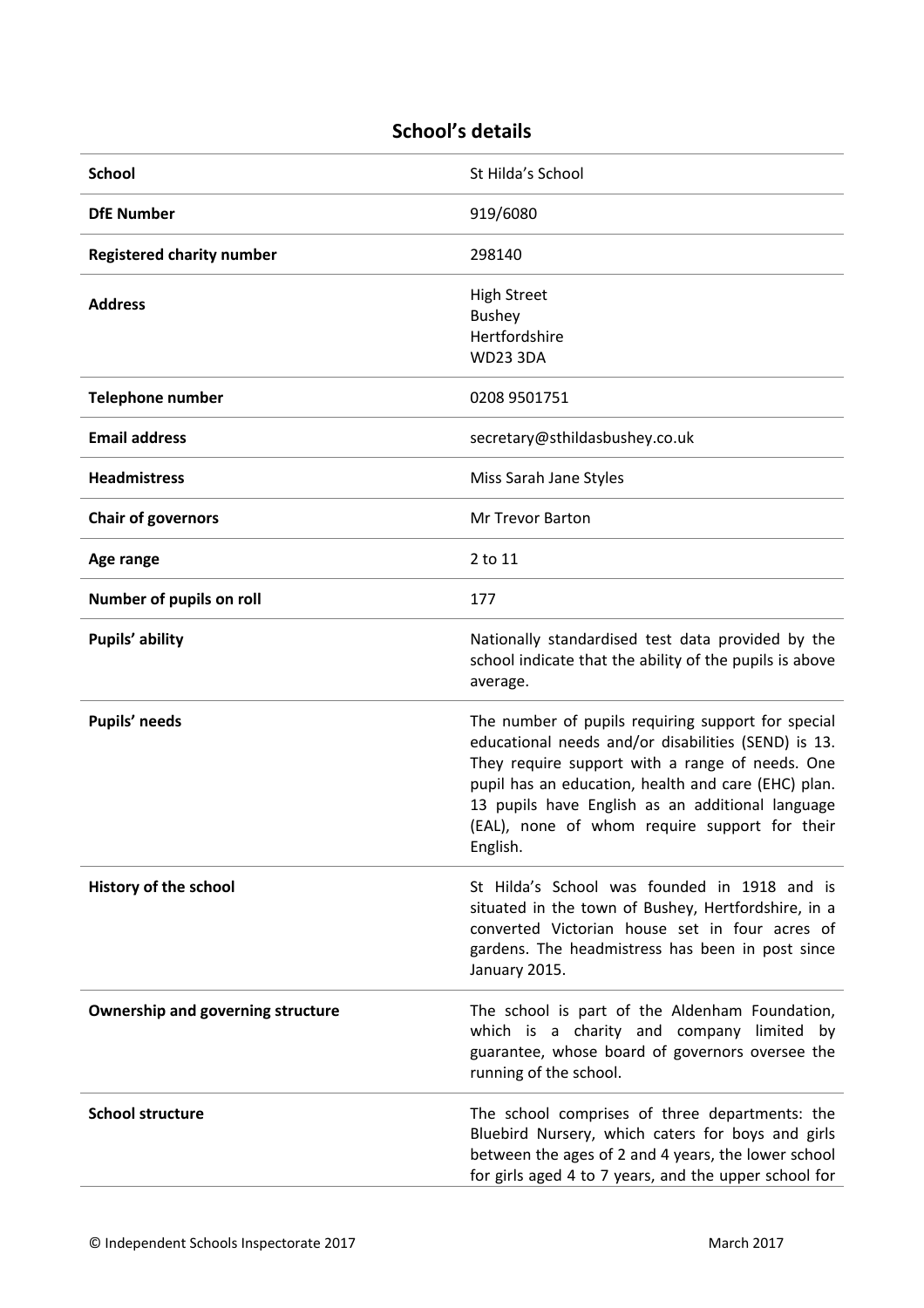girls aged 7 to 11 years.

**Inspection dates** 29 to 30 March 2017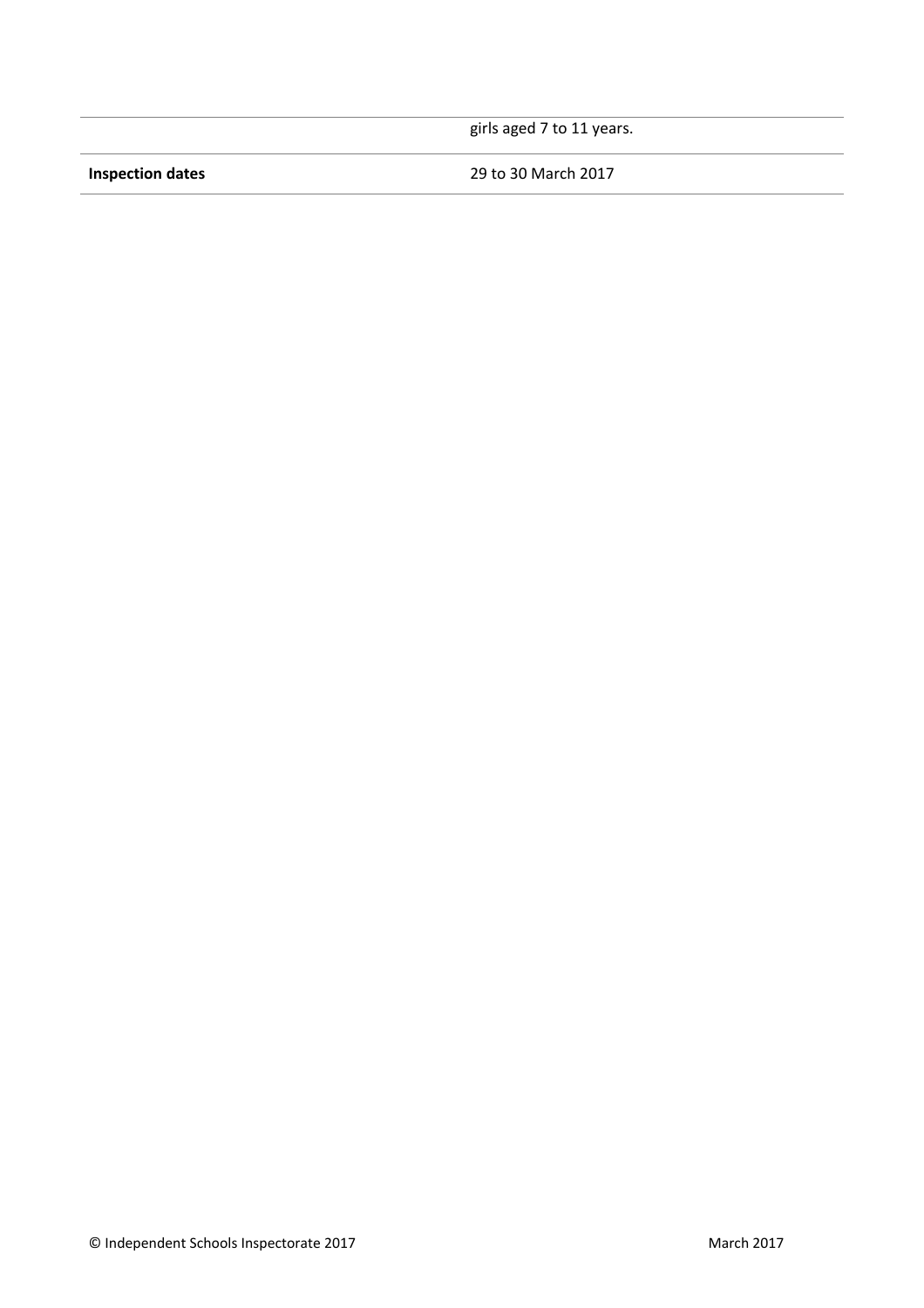#### **PREFACE**

The registration authority for independent schools is the Department for Education (DfE), which directs inspection according to a specified frequency or at any time where the DfE has particular concerns about a school. The Independent Schools Inspectorate (ISI) is the body approved by the Secretary of State for the purpose of inspecting schools which are, or whose heads are, in membership of the associations which form the Independent Schools Council (ISC) and reporting on the extent to which they meet the Independent School Standards ("the standards") in the Schedule to the Education (Independent School Standards) Regulations 2014. Accordingly, inspection records whether the school meets each of these standards, which are arranged in eight Parts, each of which is divided into separate paragraphs. The inspection of schools that have early years settings not requiring registration similarly records whether the school complies with key provisions of the Early Years Foundation Stage statutory framework, and for registered settings the full range of the Early Years Foundation Stage provisions is considered. Additionally, the inspection reports on the school's accessibility plan under Schedule 10 of the Equality Act 2010 and the ban on corporal punishment under section 548 of the Education Act 1996. It comments on the progress made by the school in meeting the compliance action points set out in the school's most recent statutory inspection.

All association independent schools will have an inspection within three years from April 2016, in accordance with the Framework. The inspection may be of COMPLIANCE ONLY or of EDUCATIONAL QUALITY AND COMPLIANCE depending on a number of factors, including findings from their most recent inspection. Schools judged not to meet the standards following their inspection may also be subject to a progress monitoring visit before their next routine inspection. The progress monitoring visit will judge whether the school has taken the necessary action to meet any unmet standards and any qualitative concerns identified at their previous inspection.

**This is a COMPLIANCE ONLY inspection and as such reports only on the school's compliance with the standards.** The standards represent minimum requirements and judgements are given either as **met** or as **not met**. All schools are required to meet all the standards applicable to them. Where the minimum requirements are not met, this is clearly indicated in the relevant section of the report and the school is required to take the actions specified.

The inspection does not include matters that are outside of the regulatory framework described above, such as:

- (i) the school's aims;
- (ii) an exhaustive health and safety audit;
- (iii) compliance with data protection requirements;
- (iv) an in-depth examination of the structural condition of the school, its services or other physical features;
- (v) contractual arrangements with parents;
- (vi) an investigation of the financial viability of the school or its accounting procedures.

Where necessary, National Curriculum nomenclature is used to refer to year groups. Links to the full regulations and requirements can be found here: The [Independent](http://www.legislation.gov.uk/uksi/2014/3283/contents/made) School Standards Regulations, [Early](https://www.gov.uk/government/publications/early-years-foundation-stage-framework--2) Years [Foundation](https://www.gov.uk/government/publications/early-years-foundation-stage-framework--2) Stage Statutory Framework.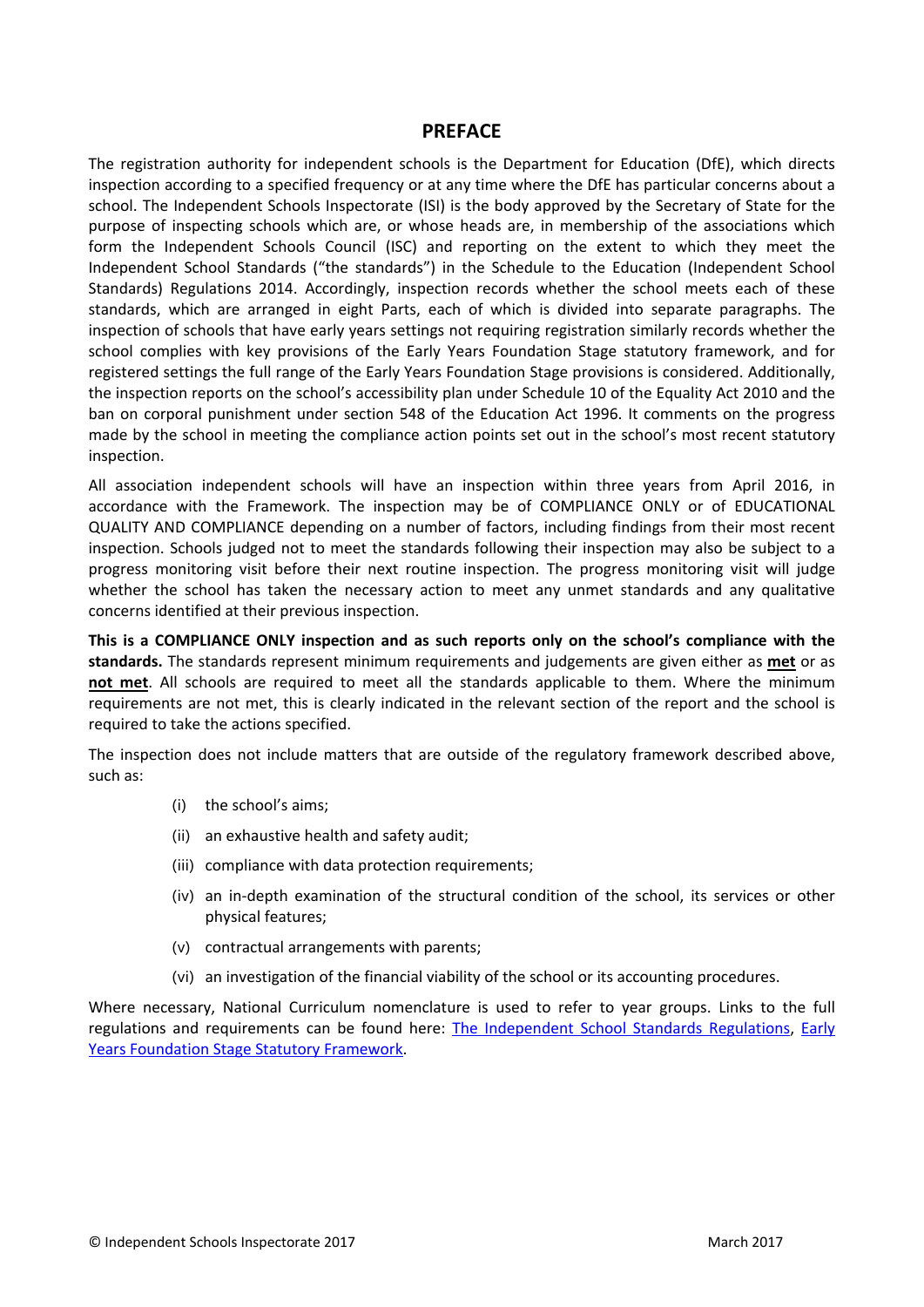#### **SUMMARY EVALUATION**

**The school meets the standards in the schedule to the Education (Independent School Standards) Regulations 2014, relevant requirements of the statutory framework for the Early Years Foundation Stage, and associated requirements, and no further action is required as a result of this inspection.**

#### **PART 1**

#### **Quality of education provided**

The school measures attainment using National Curriculum tests. In the years 2013 to 2015, the results were far above the national average for maintained schools.

The curriculum is documented, supported by appropriate plans and schemes of work for the pupils and covers the required breadth of material. The teaching enables pupils to make good progress, encompasses effective behaviour management and is supported by suitable resources. A suitable framework for the assessment of pupils' performance is in place.

#### **The standards relating to the quality of education [paragraphs 1–4] are met.**

#### **PART 2**

#### **Spiritual, moral, social and cultural development of pupils**

Principles and values are actively promoted which facilitate the personal development of pupils as responsible, tolerant, law-abiding citizens.

**The standard relating to spiritual, moral, social and cultural development [paragraph 5] is met.**

#### **PART 3**

#### **Welfare, health and safety of pupils**

Arrangements are made to safeguard and promote the welfare of pupils by means that pay due regard to current statutory guidance; good behaviour is promoted; bullying is prevented so far as reasonably practicable; health and safety requirements are met, including those relating to fire safety; provision is made for first aid. Pupils are properly supervised; admission and attendance registers are maintained, as required, and there is a strategic approach to risk assessment. A disability access plan is in place.

**The standards relating to welfare, health and safety [paragraphs 6–16], the requirement of Schedule 10** of the Equality Act 2010, and the ban on corporal punishment under section 548 of the Education Act **1996 are met.**

#### **PART 4**

#### **Suitability of staff, supply staff, and proprietors**

The school makes appropriate checks to ensure the suitability of staff, supply staff, and proprietors and a register is kept as required.

The standards relating to the suitability of those in contact with pupils at the school [paragraphs 17–21] **are met.**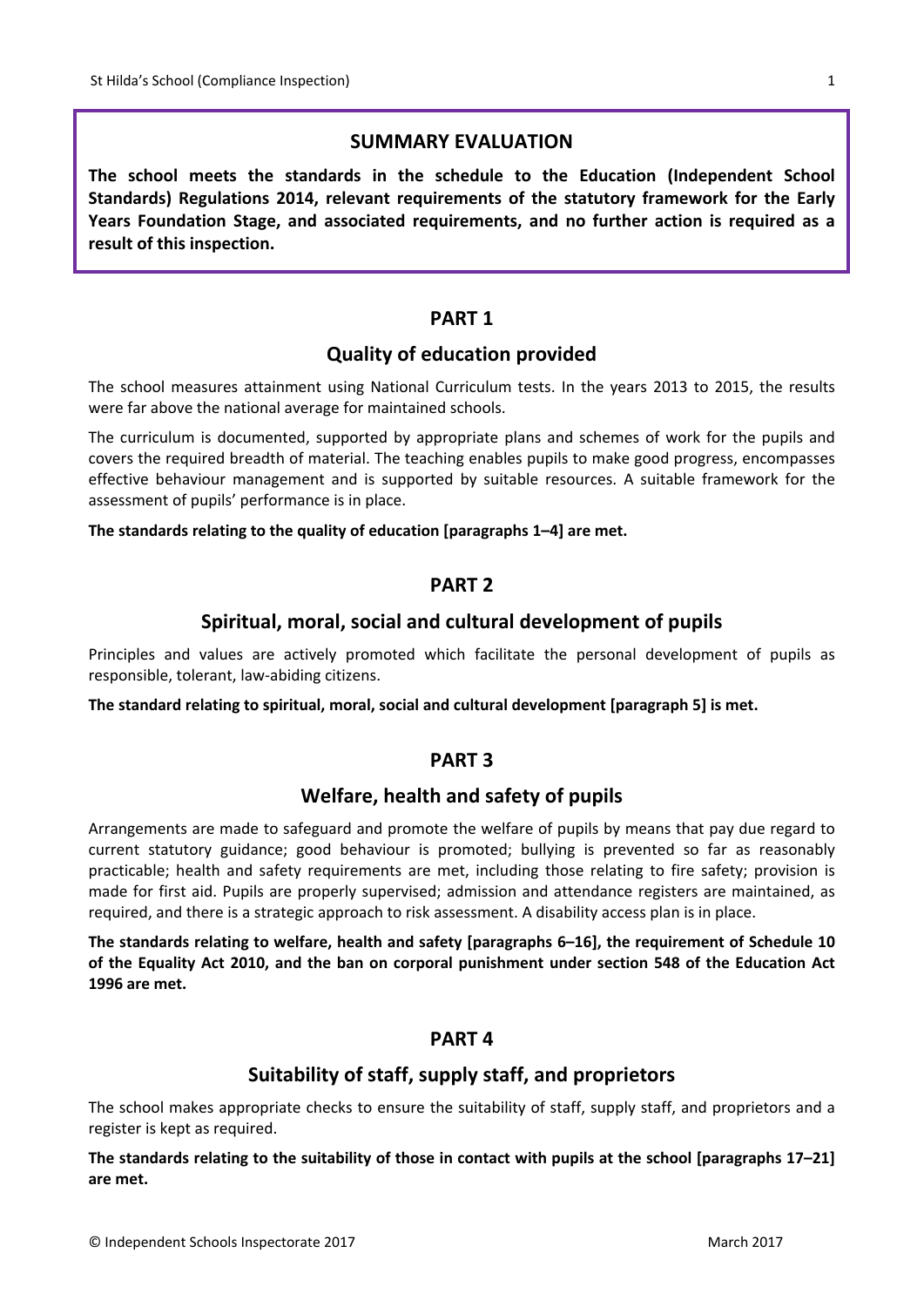#### **PART 5**

#### **Premises of and accommodation at schools**

Suitable toilet facilities for pupils and appropriate accommodation for their medical needs are provided. The premises are maintained to a standard commensurate with health and safety; acoustics and lighting are appropriate; water provision is adequate. Suitable outdoor space is provided for physical education and outdoor play.

#### **The standards relating to the premises and accommodation [paragraphs 22–31] are met.**

#### **PART 6**

#### **Provision of information**

A range of information is variously published, provided or made available to parents, inspectors and the Department for Education. These include details about the proprietor, the ethos of the school and the curriculum, and of the school's arrangements for admission, behaviour and exclusions, bullying, health and safety, first aid, details of the complaints procedure, and the number of complaints registered under the formal procedure during the preceding school year, and the provision for those with education, health and care plans or English as an additional language. They also include particulars of the school's academic performance during the preceding school year, and its results in public examinations, inspection reports and (for parents only) a report at least annually of their own child's progress. The safeguarding policy is posted on the school's website.

**The standard relating to the provision of information [paragraph 32] is met.**

#### **PART 7**

#### **Manner in which complaints are handled**

Parental complaints, if any, are handled effectively through a three-stage process (informal, formal and a hearing before a panel of three, one of whom is independent of the school). Each stage has clear time scales, and at the third stage the panel can make findings and recommendations which are communicated to the complainant. Records are kept appropriately, including of any action taken, whether or not a complaint is successful.

#### **The standard relating to the handling of complaints [paragraph 33] is met.**

#### **PART 8**

#### **Quality of leadership in and management of schools**

The proprietor ensures that the leadership and management demonstrate good skills and knowledge, and fulfil their responsibilities effectively, so that the other standards are consistently met and they actively promote the well-being of the pupils.

#### **The standard relating to leadership and management of the school [paragraph 34] is met.**